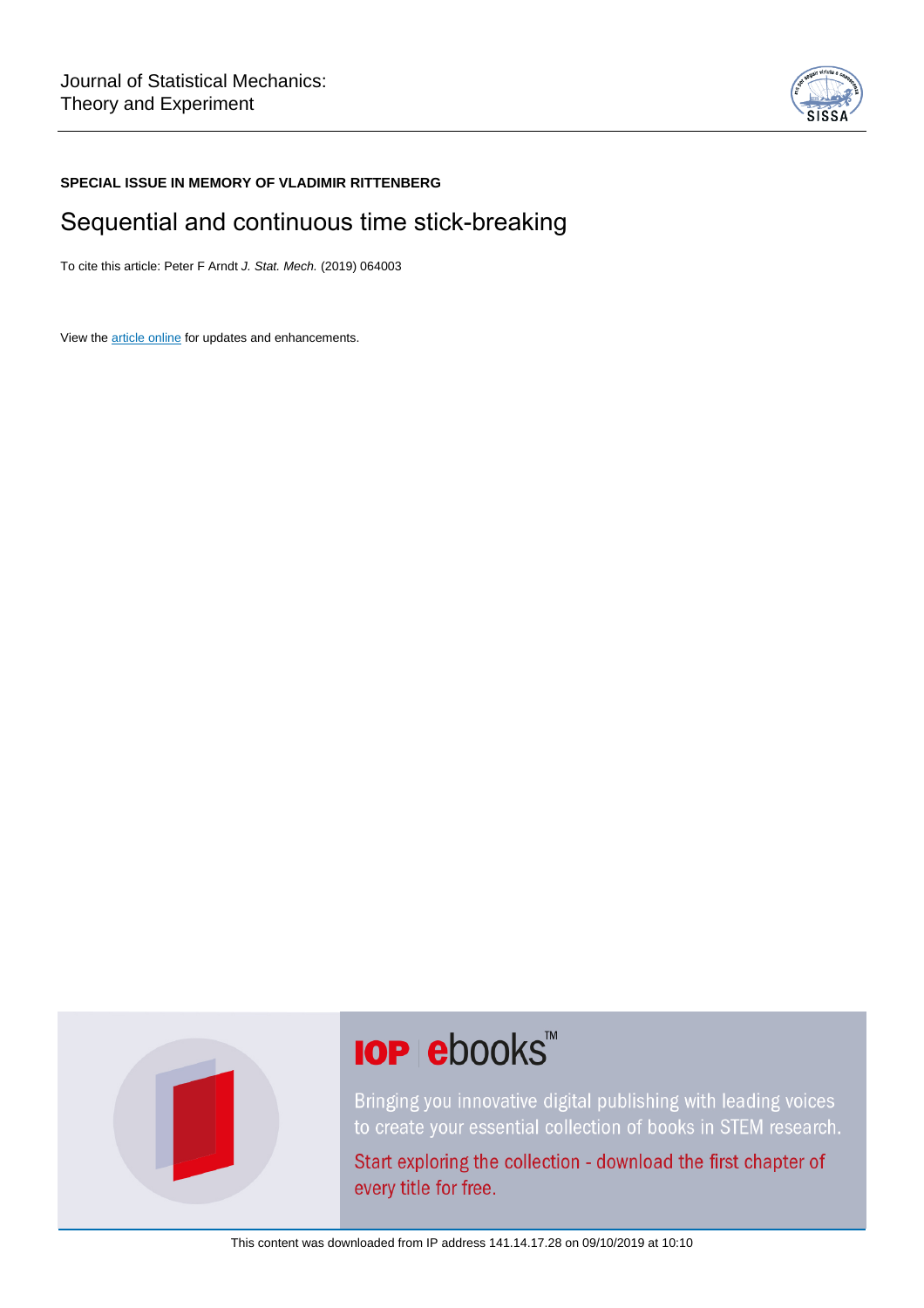**Journal of Statistical Mechanics: Theory and Experiment**<br>An IOP and SISSA journal

**PAPER:** 

# **Sequential and continuous time stick-breaking[\\*](#page-1-0)**

# **Peter F Arndt**

Department for Computational Molecular Biology, Max Planck Institute for Molecular Genetics, Ihnestr. 63/73, 14195 Berlin, Germany E-mail: [arndt@molgen.mpg.de](mailto:arndt@molgen.mpg.de)

Received 14 January 2019 Accepted for publication 22 April 2019 Published 18 June 2019

Online at <stacks.iop.org/JSTAT/2019/064003> <https://doi.org/10.1088/1742-5468/ab1dd8>

**Abstract.** The repeated breaking of a linear object, for example a stick, is a fundamental process which underlies numerous natural phenomena. Here we compare two distinct ensembles of stick-breaking: (i) a stick is broken with a certain rate over time; and (ii) a stick is broken a finite number of times. Both ensembles are deduced from appropriate integral equations and related to each other. The analyses performed here and the comparison of the two ensembles enables us to better understand the stick-breaking process by itself.

**Keywords:** dynamical processes, evolutionary processes, fracture, bioinformatics

<span id="page-1-0"></span>\* This paper is dedicated to the memory of Vladimir Rittenberg.

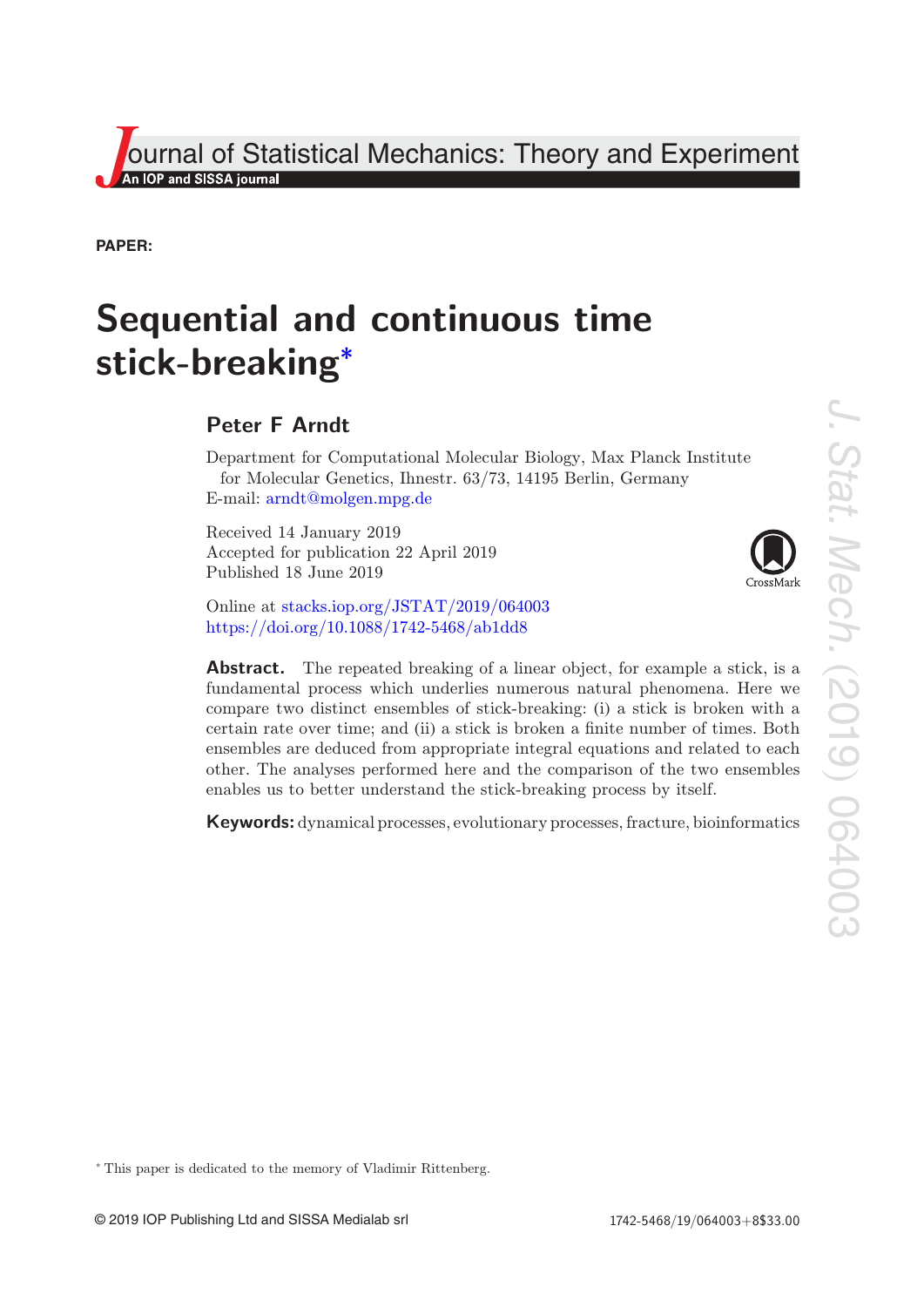# **Contents**

| 1. Introduction                                                                |   |
|--------------------------------------------------------------------------------|---|
| 2. The stick-breaking process                                                  | 3 |
| 2.1. The distribution of stick lengths after a finite time of random breaking3 |   |
| 2.2. The distribution of stick lengths after a finite number of random breaks4 |   |
| 2.3. An alternative derivation of the length distribution after a finite       |   |
|                                                                                |   |
|                                                                                |   |
|                                                                                |   |
| 3. Summary                                                                     |   |
|                                                                                |   |
| <b>References</b>                                                              |   |

# <span id="page-2-0"></span>**1. Introduction**

The analysis and understanding of complex phenomena that are associated with mechanical failure and fragmentation of objects is of great importance in basic research and applied material science. In engineering for example, the geometry and material composition of macroscopic objects is significant for the functioning as well as the manufacturing process and accordingly well studied and optimized. Here, methods borrowed from a diverse range of fields from molecular dynamics [[1](#page-7-3)] to finite element methods [[2](#page-7-4)] are used.

In statistical physics however, the interest is more focused on quantities which do not refer to macroscopic or microscopic details of such a system. Models are hence more general and can subsequently be used to describe a multitude of other seemingly unrelated phenomena (see [[3](#page-7-5)] and references therein). A prominent subject in models of fragmentation is the distribution of a conserved quantity—such as the mass, energy, or momentum—among the pieces of a disintegrated object. Such a model may be used to describe the mass distribution of a meteorite shower [[4](#page-7-6)] but has also been used to describe the distribution of resources among competing species in an environmental niche [[5](#page-7-7)].

The stick-breaking model is conceptually one of the simplest models of fragmentation and describes the breaking of a one dimensional object or interval at random positions. Furthermore, since the stick-breaking process can be used to construct a Dirichlet or beta measure, it attracted a lot of attention in the mathematical community and is used to construct priors in Bayesian analysis [[6](#page-8-1)–[8](#page-8-2)].

Often the breaking of an object is described as a process that is continuous in space and time [[3,](#page-7-5) [9,](#page-8-3) [10](#page-8-4)]. In this framework, breaks occur with a certain rate over time as specified by the model. Due to the probabilistic nature of this process, the total number of breaks after a certain time is not fixed but follows a specific distribution, a Poisson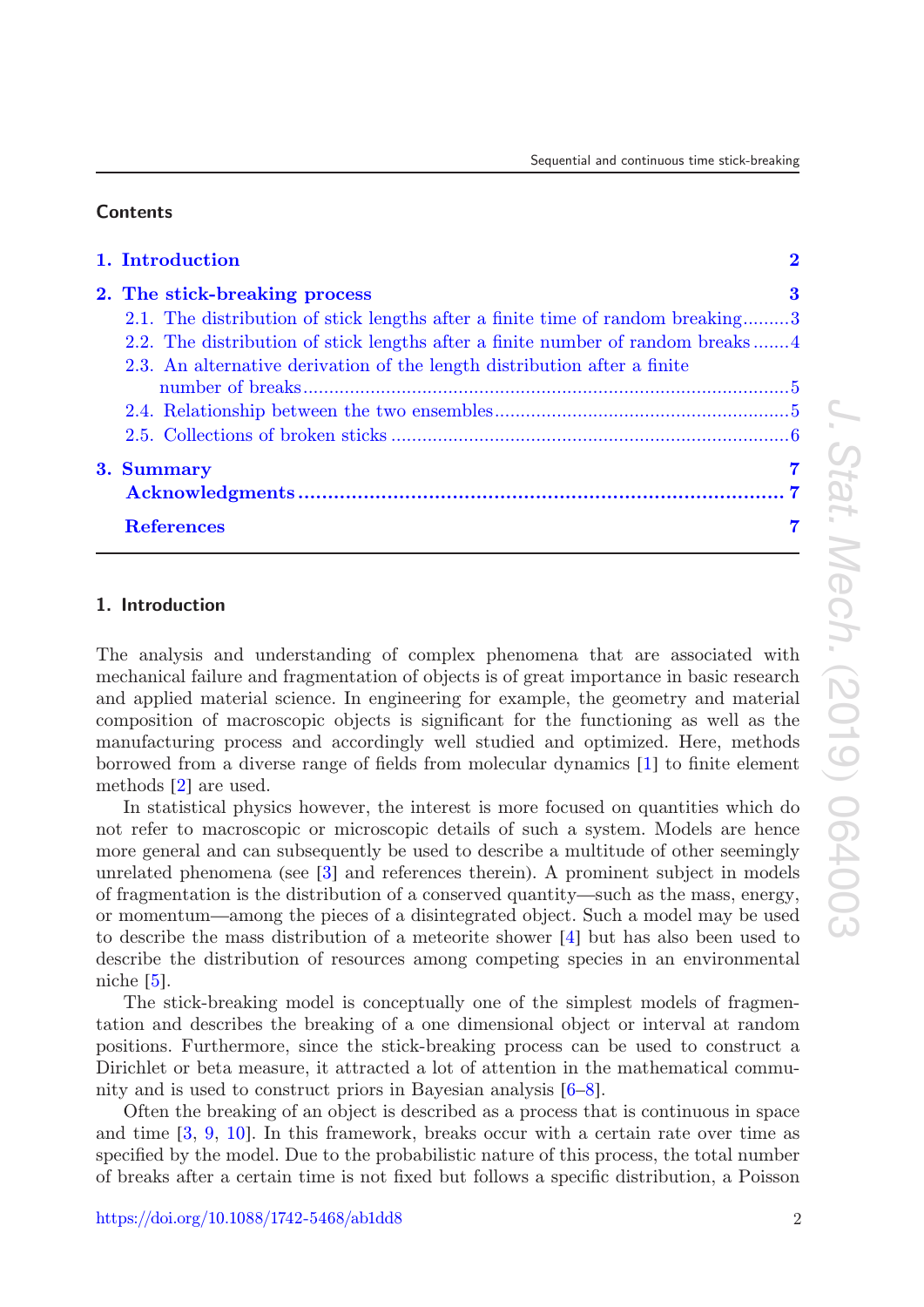

<span id="page-3-2"></span>

**Figure 1.** A linear interval of length *K* with  $b = 2$  breaks (left panel). Its circular representation after identifying its beginning and end and introducing an auxiliary break at 0 (right panel).

distribution in the simplest case of uniform breakage. However, when observing broken objects in nature, the rates and times of the fragmentation process are often not accessible and only the total number of broken pieces can be observed as final products of the process. For the theoretical analysis we therefore need to consider at least two different ensembles of broken sticks, one continuous time ensemble in which the rate and time of breaking is fixed, and one sequential stick-breaking ensemble, in which the total number of breaks is fixed.

In this article we aim to explore these two alternative ensembles and point out differences between them. First we will shortly introduce both ensembles, i.e. the one in continuous time and the one in the number of breaks. Next, we will deduce the length distribution of the resulting smaller sticks, which follows an exponential function in the continuous time framework, but is polynomial in the framework of sequential breaks. After computing key quantities, as for instance the mean length of broken sticks, we further recover the length distribution of broken sticks in the continuous time ensemble by summing up such length distributions for appropriate numbers of breaks. We also show that considering a collection of sticks with a uniform distributed number of breaks gives rise to a scale-free distribution of broken stick lengths, which has been observed in natural phenomena [[11,](#page-8-5) [12](#page-8-6)].

## <span id="page-3-0"></span>**2. The stick-breaking process**

Consider an interval or stick of length *K* that is randomly broken at positions, which are chosen uniformly along the stick (see figure [1](#page-3-2), left panel). This process will generate a collection of smaller intervals whose lengths add up to *K*.

After introducing periodic boundary conditions and identifying the beginning and the end of the interval as well as introducing an auxiliary break at 0 (figure [1,](#page-3-2) right panel) the system is invariant under rotations and therefore the length distribution of small intervals will be the same for all pieces irrespective on where they are located and whether they include one of the two ends of the original stick or not.

#### <span id="page-3-1"></span>**2.1. The distribution of stick lengths after a finite time of random breaking**

In a continuous time model of a breaking stick an interval of initial length *K* is assumed to break with a certain rate in time. Assuming that breaks occur homogeneously we can denote this rate per length and time interval by  $\mu$ , i.e. the probability that a break will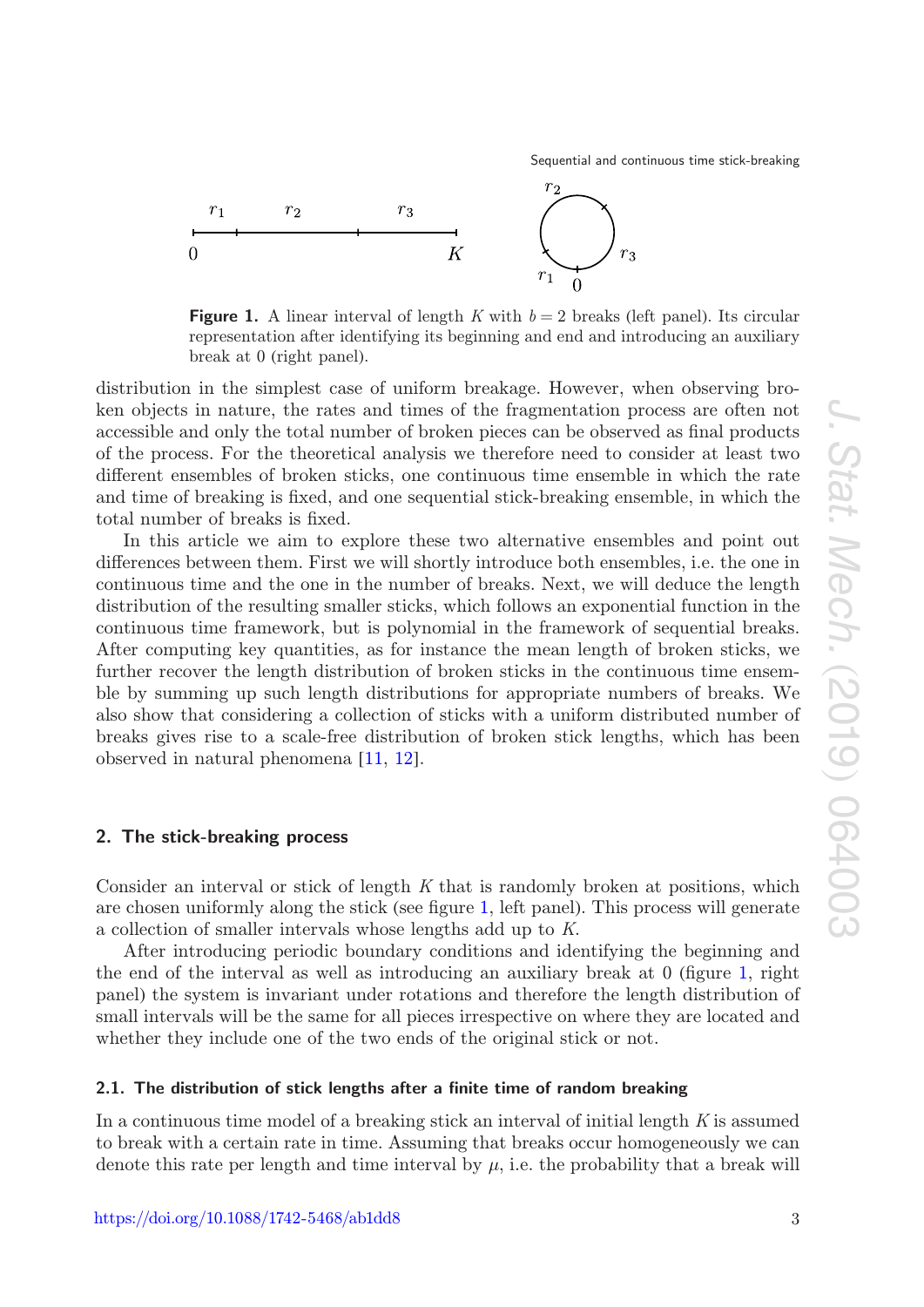Sequential and continuous time stick-breaking

occur in an infinitesimal small length interval  $dK$  in an infinitesimal small time interval dt is given by  $\mu$  dK dt. In this formulation breaks will occur after exponentially distributed waiting times with mean  $\overline{\Delta t} = 1/(K\mu)$ . Observing a large ensemble of breaking sticks one will therefore find sticks with different number of breaks.

If we denote the length distribution of small pieces after breaking for a time *t* by  $m(r,t)$  then this quantity follows the differential equation

$$
\frac{\partial m(r,t)}{\partial t} = -\mu r m(r,t) + 2\mu \int_r^K m(s,t) \, ds,\tag{1}
$$

where the first term describes the loss of sticks of length *r* due to breaks which will occur with rate  $\mu r$  in time. The second term encodes the gain of sticks of length  $r$  due to breaks of longer sticks of length *s* occurring at a distance *r* from one of its end. With initial length distribution  $m(r, 0) = \delta(r - K)$  and  $\delta$  being the Kronecker delta function, this differential equation can be solved by

<span id="page-4-2"></span>
$$
m(r,t) = \begin{cases} (2\mu t + \mu^2 t^2 (K - r)) \exp(-\mu tr) & \text{for } r < K\\ \exp(-\mu t K) & \text{for } r = K \end{cases}
$$
 (2)

as deduced previously [[10](#page-8-4), [12](#page-8-6)]. As expected the length distribution of the resulting broken sticks after a certain time exhibits an exponential tail as well as an exponentially vanishing delta peak at  $r = K$  representing the presence of unbroken sticks in this ensemble.

#### <span id="page-4-0"></span>**2.2. The distribution of stick lengths after a finite number of random breaks**

Let us now consider a different ensemble of breaking sticks, one where the number of breaks *b* is fixed. We denote the length distribution of broken sticks after *b* breaks with initial length *K* by  $m(r, b)$ . This length distribution can be recursively computed using the following integral equation which involves the same length distribution for  $b-1$ breaks only:

<span id="page-4-1"></span>
$$
m(r,b) = m(r,b-1) - \frac{r}{K}m(r,b-1) + \frac{2}{K} \int_r^K m(s,b-1) \,ds,\tag{3}
$$

i.e. the difference  $m(r, b) - m(r, b - 1)$  is again given by two terms. The first describes the loss of a stick of length *r* if it is broken anywhere in between, which happens with probability  $r/K$  and the other term reflects the gain of a piece if a piece of length  $s > r$ is broken at one out of two possible sites.

This length distribution for an unbroken stick,  $b = 0$ , of length *K* is clearly

$$
m(r,0) = \delta(r-K). \tag{4}
$$

With equation ([3](#page-4-1)) we compute that the length distribution of sticks after one break is uniform

$$
m(r,1) = \frac{2}{K},\tag{5}
$$

where the factor 2 reflects the fact that we now have two smaller sticks. In the general case for all  $b > 1$ , the above recursion is solved by

<https://doi.org/10.1088/1742-5468/ab1dd8> 4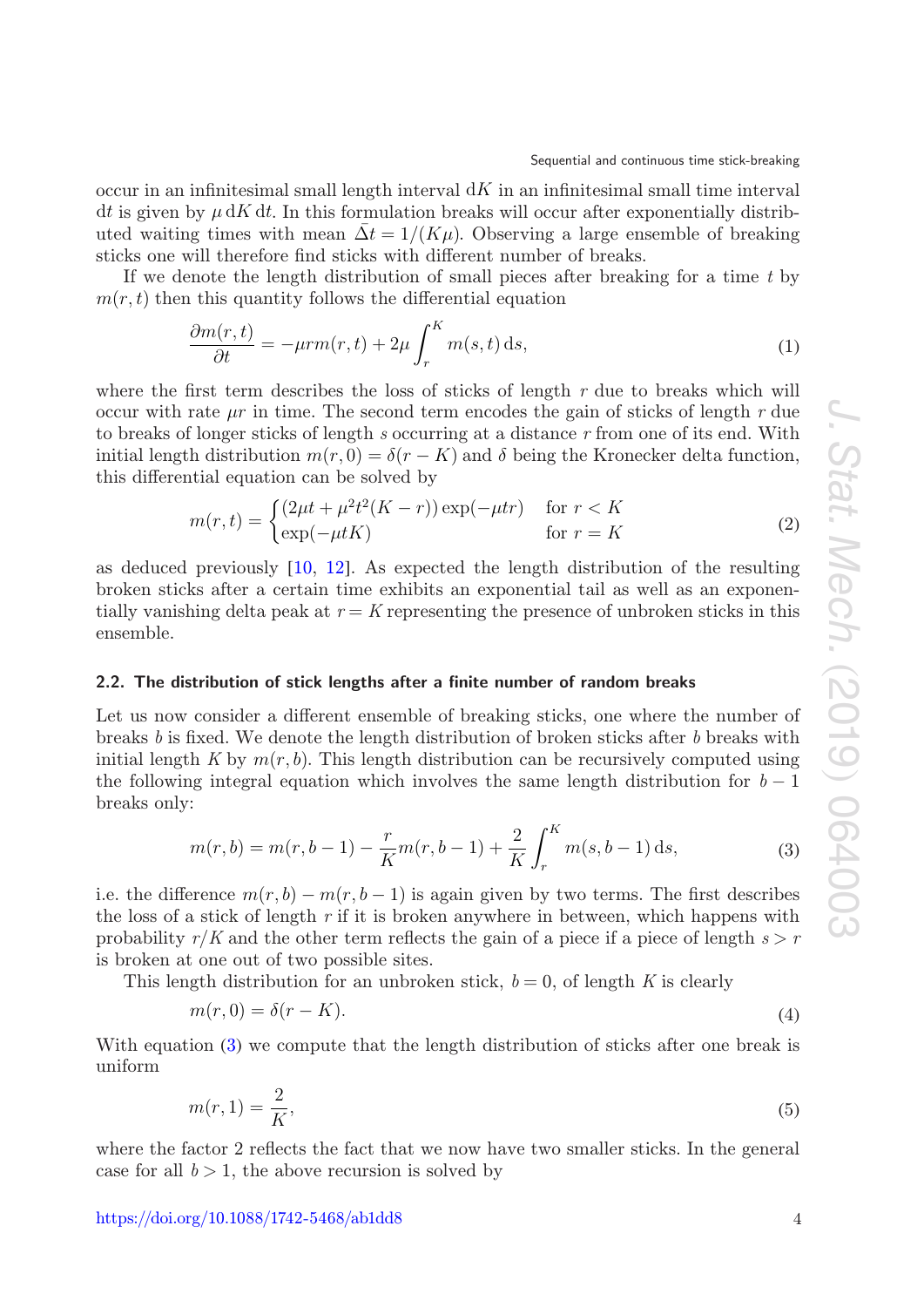Sequential and continuous time stick-breaking

<span id="page-5-2"></span>
$$
m(r,b) = \frac{b(b+1)}{K} \left(1 - \frac{r}{K}\right)^{b-1}
$$
 (6)

a polynomial function in the length *r*. With this distribution in hand we can check that the total number of pieces is given by

$$
\int_0^K m(r, b) dr = b + 1 \tag{7}
$$

and that the total length of these pieces is

$$
\int_0^K r m(r, b) dr = K \tag{8}
$$

as expected.

### <span id="page-5-0"></span>**2.3. An alternative derivation of the length distribution after a finite number of breaks**

It is instructive to also deduce the above length distribution  $m(r, b)$  in equation ([6](#page-5-2)) in a different way. Consider an interval of length  $K$  (see figure [1](#page-3-2)) and let us first focus on the first interval, which is flanked on its right side by the break with the smallest coordinate (denoted by  $r_1$  in the figure). The cumulative probability, that the length of this first interval,  $r_1$ , is smaller than a given length  $r$ ,  $\text{prob}(r_1 < r)$ , is one minus the probability of all *b* breaks falling in the interval  $(r, K)$  [[13](#page-8-7)]. Therefore

$$
\text{prob}(r_1 < r) = 1 - \left(\frac{K - r}{K}\right)^b. \tag{9}
$$

The probability density function for the length of the first interval is the derivative of this function with respect to *r* and therefore:

$$
m_1(r,b) = \frac{b}{K} \left( 1 - \frac{r}{K} \right)^{b-1}.
$$
 (10)

The other *b* intervals stemming from the *b* breaks are statistically equivalent to the first one as discussed above. Their length distribution is therefore finally the one given in equation ([6](#page-5-2)). The mean length of a single interval is

$$
\bar{r} = \int_0^K r \, m_1(r, b) \, \mathrm{d}r = \frac{K}{b+1} \tag{11}
$$

clearly reflecting that all intervals are in fact equivalent. The variance of this distribution can be computed to be

$$
\int_0^K r^2 m_1(r, b) dr - \bar{r}^2 = \frac{K^2}{b+1} \left( \frac{2}{b+2} - \frac{1}{b+1} \right). \tag{12}
$$

#### <span id="page-5-1"></span>**2.4. Relationship between the two ensembles**

The two discussed ensembles can be related to each other. If a stick of length *K* is dynamically broken by a random process with rate  $\mu$  per length interval and time as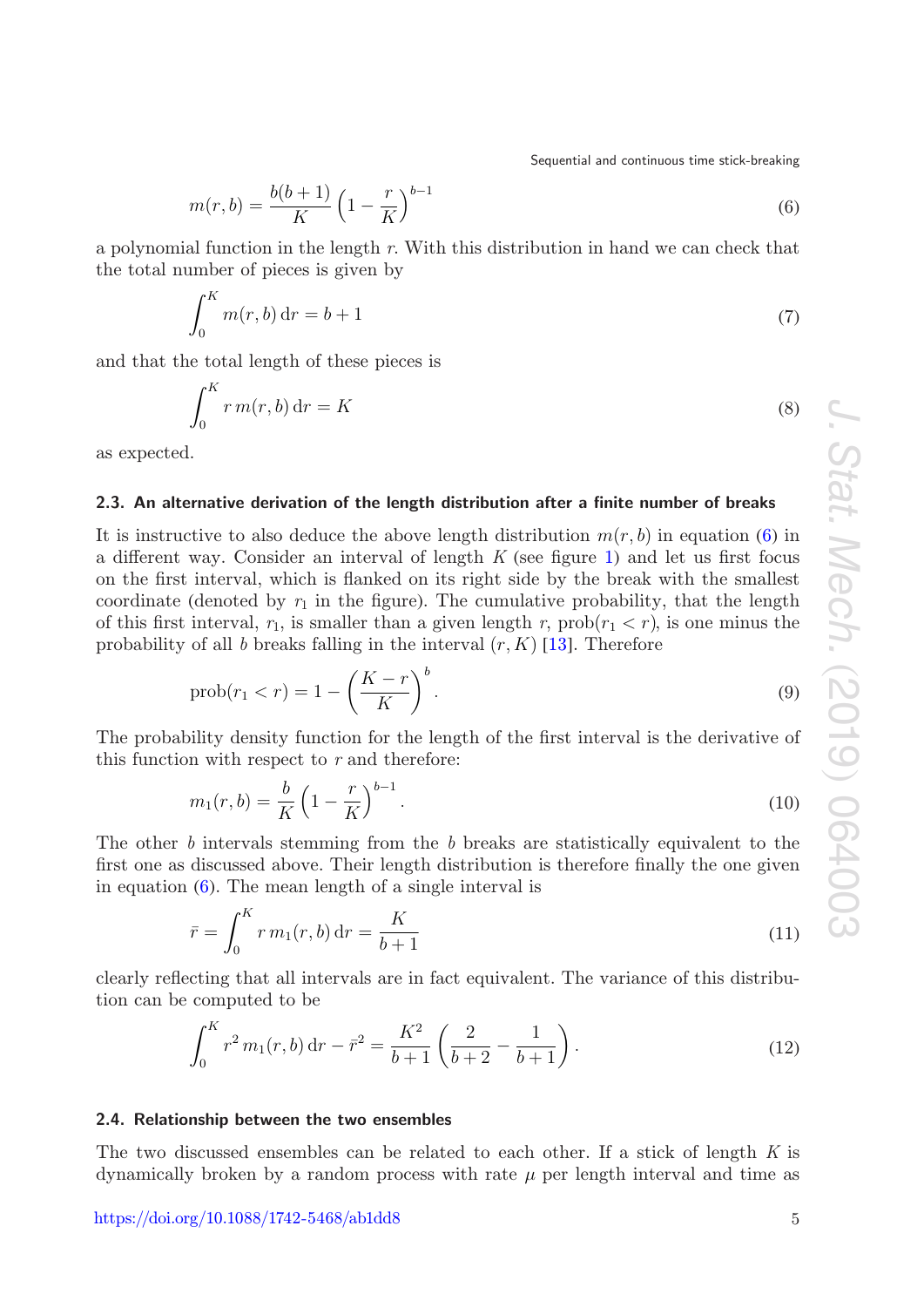

<span id="page-6-1"></span>

**Figure 2.** The distributions of stick length  $m(r, b)$  for a defined number of breaks (dashed lines) and  $m(r,t)$  for given times (continuous lines). The initial interval has length  $K = 1$ . The number of breaks *b* for  $m(r, b)$  and scaled times  $\bar{b} = K\mu t$ for  $m(r,t)$  are color coded. Note that curves with the same color have on average equal numbers of breaks.

described above, then the number of breaks *b* after a given time *t* follows a Poisson distribution

<span id="page-6-2"></span>
$$
\frac{(\mu Kt)^b}{b!} \exp(-\mu Kt),\tag{13}
$$

where the mean number of breaks is  $\bar{b} = \mu K t$  and increases linearly in time. Therefore the length distribution of sticks after time *t*,  $m(r, t)$ , and with *b* breaks,  $m(r, b)$  are related by the equation

$$
m(r,t) = \sum_{b=0}^{\infty} m(r,b) \frac{(\mu K t)^b}{b!} \exp(-\mu K t),
$$
\n(14)

which holds true for the above distributions in equations ([2](#page-4-2)) and ([6](#page-5-2)). The two length distributions for various numbers of breaks or given times are compared in figure [2](#page-6-1). The times are conveniently scaled, such that curves of the same color have on average equal number of breaks and therefore the mean length of a single break is equal. Interestingly the curves for the stick-breaking process in continuous time have more weight for smaller stick length r than its counterpart for a defined number of breaks. This is due to the presence of sticks with more than  $b = K\mu t$ , see equation ([13](#page-6-2)), in this ensemble. Similarly, the presence of sticks with less than the mean number of breaks leads to more weight in this distribution for large *r* once *b* is larger than one.

## <span id="page-6-0"></span>**2.5. Collections of broken sticks**

The random stick-breaking process was previously discussed [[12](#page-8-6)] because it could explain the power-law distribution of exactly matching substrings in genomic sequences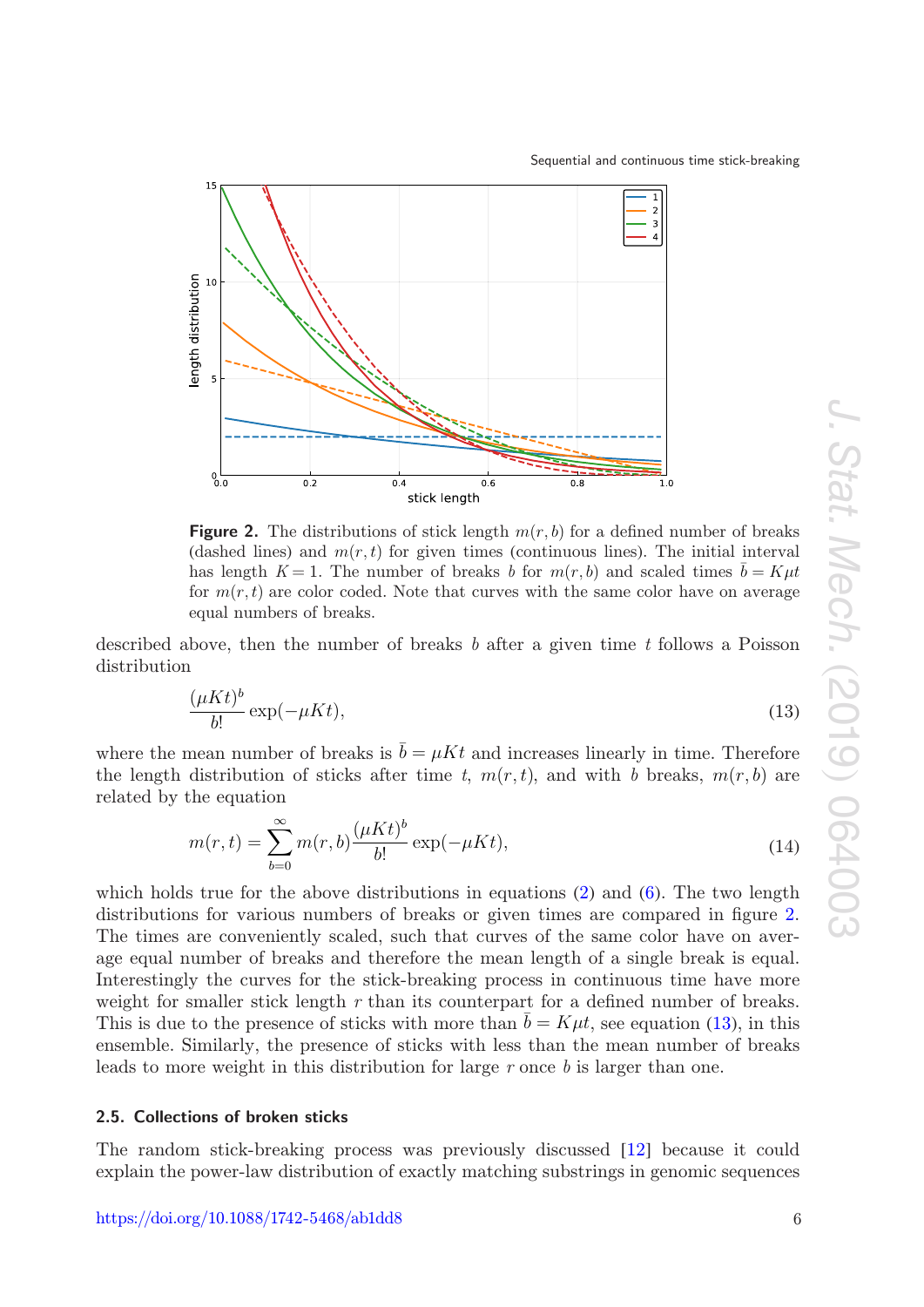as observed in [[14](#page-8-8)]. A similar power-law distribution with exponent −3 can be found by collecting sticks with different number of breaks, i.e. one with 1 break, one with 2 breaks, one with 3 breaks, and so on. The resulting length distribution is

$$
m(r) = \sum_{b=1}^{\infty} m(r, b) = \sum_{b=1}^{\infty} \frac{b(b+1)}{K} \left(1 - \frac{r}{K}\right)^{b-1} = \frac{2K^2}{r^3}.
$$
 (15)

Also higher order power-laws, corresponding to scenarios with different distributions of breaks as described in [[15](#page-8-9)] can be derived

$$
\sum_{b=1}^{\infty} b m(r, b) = \sum_{b=1}^{\infty} \frac{b^2(b+1)}{K} \left(1 - \frac{r}{K}\right)^{b-1} = \frac{2K^2(3K - 2r)}{r^4}
$$
(16)

or more general  $\sum_{b=1}^{\infty} b^k m(r, b) \sim r^{-(\kappa+3)}$  for large *r*.

# <span id="page-7-0"></span>**3. Summary**

In this article we considered two ensembles of stick-breaking. One, in which a stick is broken with a constant rate over time and one, in which the stick is broken a definite number of times. The first ensemble is often considered describing natural phenomena [[3](#page-7-5)]. However, the second ensemble, where the number of breaks is fixed, is more appropriate in other situations, for instance when considering the differences of a random sample of size *b* when the samples are arranged in order of their magnitude as already discussed in [[13](#page-8-7), [16](#page-8-10)]. Here we relate these two ensembles with each other leading to a more comprehensive understanding of stick-breaking processes.

#### <span id="page-7-1"></span>**Acknowledgments**

I graciously thank Vladimir Rittenberg for his guidance and his continuous inquiry *'Was ist neu bei dir?'* which still resonates with me and encourages me to explore new phenomena in natural sciences. I am also grateful to Vladimir for supporting a research fellowship at the Scuola Internazionale Superiore di Studi Avanzati in Trieste, Italy, which led me take Italian lessons. In addition, I acknowledge many fruitful discussions with Florian Massip and Misha Sheinman for this project. I would like to thank the Institut National de la Recherche Agronomique, Université Paris-Saclay, Jouy-en-Josas, France and the Broad Institute of MIT and Harvard, Cambridge MA, USA for their hospitality while completing this work.

### <span id="page-7-2"></span>**References**

- <span id="page-7-3"></span>[1] Markus B 2008 *Atomistic Modeling of Materials Failure* (Boston, MA: Springer)
- <span id="page-7-4"></span>[2] Shukla A 2006 *Dynamic Fracture Mechanics* (Singapore: World Scientific)
- <span id="page-7-5"></span>[3] Krapivsky P L, Redner S and Ben-Naim E 2010 *A Kinetic View of Statistical Physics* (Cambridge: Cambridge University Press) pp 172–98
- <span id="page-7-6"></span>[4] Oddershede L, Meibom A and Bohr J 1998 *Europhys. Lett.* **[43](https://doi.org/10.1209/epl/i1998-00403-3)** [598](https://doi.org/10.1209/epl/i1998-00403-3)
- <span id="page-7-7"></span>[5] MacArthur R H 1957 *Proc. Natl Acad. Sci. USA* **[43](https://doi.org/10.1073/pnas.43.3.293)** [293](https://doi.org/10.1073/pnas.43.3.293)